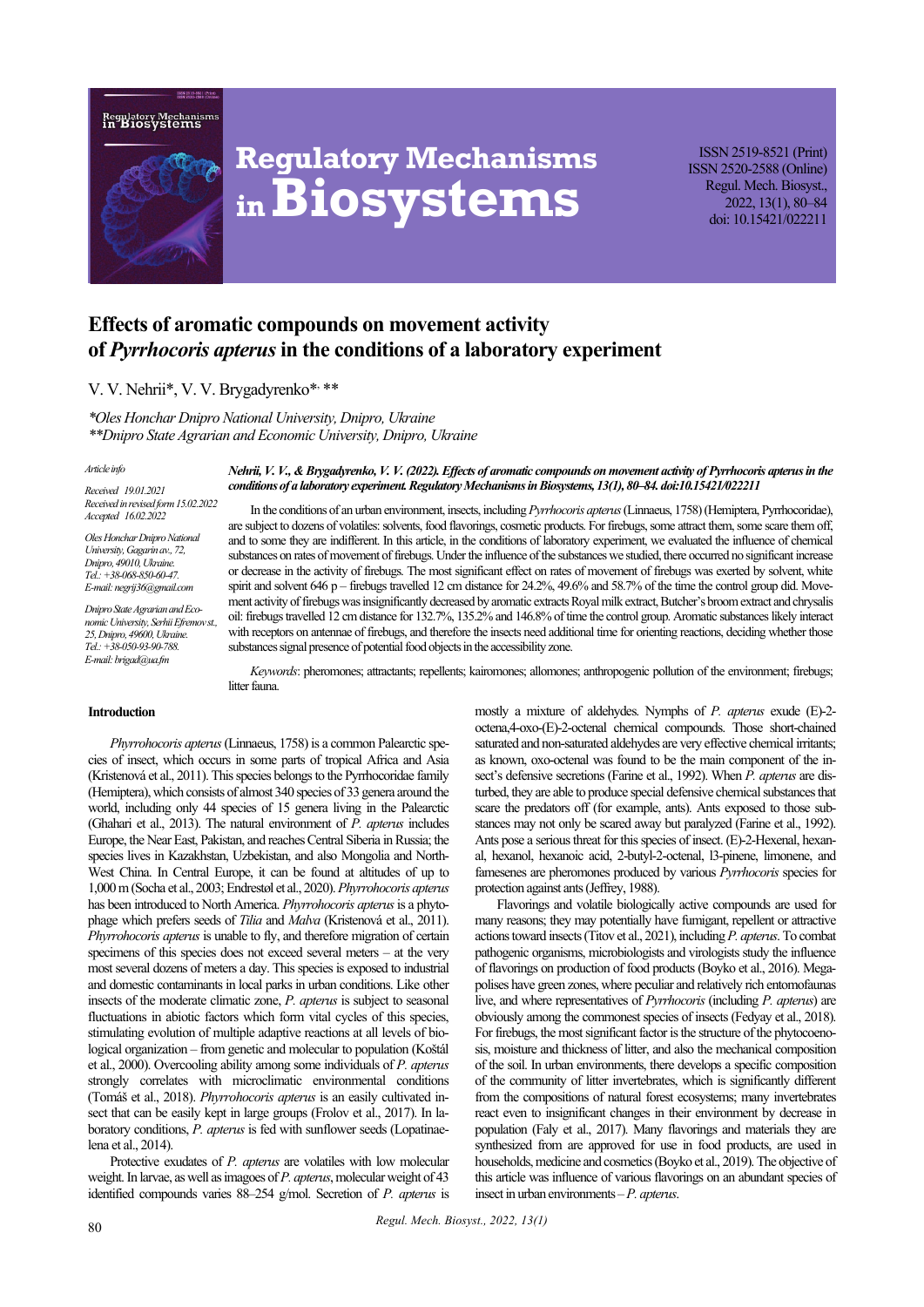Flavorings are continuously becoming more attractive due to the increasing demand for them for medicinal, culinary and domestic purposes. There are many volatiles of plant metabolites, including well-known mixtures that became known as essential oils. Compositions of essential oils are very complex. Some components of essential oils could be useful in various spheres, such as cosmetology, veterinary and human medicines. Essential oils are used as effective additives to synthetic compounds – the obtained substances are used in the chemical industry (Hanif et al., 2019). Organic molecules used as synthetic supplements in households are nonhomogenous in structure. They often contain a mixture of 50% R- and 50% L-isomers, called racemate; many volatile, synthetic compounds can contain 2, 3 and even 4 optically active atoms, and therefore, may be represented as mixtures of 4, 8 and even 16 different isomers. At the same time, the influence on olfactory receptors may be caused by only one compound of the mixture of isomer molecules. Volatiles may cause various diseases in people and animals. Man-used food additives and other chemical compounds, both synthesized and natural, enter the environment and become food for litter and soil saprophages and phytophages (Martynov et al., 2017). A large amount of those substances, production leftovers are dumped at landfills as municipals wastes. Substances used in human food enter municipal water-cleaning facilities, and therefore such substances in one way or the other come into contact with insects. In general, the influence of food supplements and other volatile chemical substances on the organisms of insects remains poorly studied (Martynov et al., 2017). There is an acute need for adequate evaluation of the influence of numerous aromatic substances used in various spheres on the environment, particularly insects. Methods of decreasing their negative influence on invertebrates are in demand and are being developed (Martynov et al., 2018).

#### **Materials and methods**

A total of 52 pure chemical aromatic compounds and their productive mixtures were used in the experiment (Table 1) in October–November, 2021. Firebugs for the experiment were collected manually in the territory of the Botanical Garden of Oles Honchar Dnipro National University, Gagarina Avenue (Dnipro), mainly near the small-leaved lime (Tilia cordata Mill.) trees. Before the experiment, firebugs were held in a 2 L plastic container with seeds and leaves of lime.

For each experiment, 17 firebugs were collected. In the experiment, we used a metal container with the bottom diameter of 33 cm and a 25 cm-diameter circle drawn in the center. Prior to the experiment, firebugs were put under a plastic cup (250 mL) with no bottom. To the upper part of this plastic cup, we attached a thread with a cotton ball saturated with flavoring. At the top, the container was covered by a transparent polyethylene film with a circular hole cut at the center, the diameter of which corresponded to that of the plastic cup. At the beginning of the experiment, the plastic cup was lifted from the bottom of the container at the height of 10–15 mm, giving firebugs an opportunity to run across the entire bottom of the container. Movement of the firebugs was recorded using a video camera for 120 seconds. The experiment was conducted in constant air moisture, light and temperature, because the rates of insects' movement are significantly affected by temperature and light in the place where they had been cultivated earlier for many days (Titov et al., 2021). Before the experiment and in the place where the experiment was conducted, the conditions were as follows: non-bright dispersed light, absence of gradients of temperature and moisture, absence of effects of noise and vibration of objects. It was very important to stop possible air movement above the place of the experiment, and therefore the experiment was conducted as carefully as possible. All the manipulations with the firebugs were performed carefully to avoid mechanical damage to the firebug imagoes of. The firebugs that had been already used in this experiment were not used in experiments again to prevent possible distortion of the results (Titov et al., 2021).

A total of 312 video fragments lasting 120 seconds each was recorded in the experiment (51 substances, 5 video fragments for each, 57 control video fragments without flavorings, evenly distributed on different days of the experiment). During the test of each flavoring or mixture of substances, we used 85 *P. apterus* specimens for each, 5 experiments were conducted for each of the substance with 17 firebugs. The experiments were carried out in the laboratory, with equal temperature, in the standard electronic light, avoiding exposure of the firebugs direct to sunlight (Martynov et al., 2019). Daily fluctuations of temperature did not exceed 3 °С (+18…+21 °С), relative air moisture equaled 60–70%.

Statistical analysis of the results was conducted in Statistica 8.0 (Stat-Soft Inc., USA). The differences between the selections were determined using single-factor dispersion analysis (ANOVA) and were considered reliable at  $P < 0.05$ .



**Fig. 1.**Experiment in the container: *a* – beginning of the experiment (all firebugs in the center, within cylindrical plastic cup),  $b$  – middle of the experiment (firebugs running away from the center of the container)

#### **Results**

Exposure to the studied substances caused neither significant increase or decrease in moving activity of firebugs. The greatest effect on the rates of movement of firebugs was exerted by solvent, white spirit and solvent 646 p – 12.5 cm distance was travelled by the firebugs in  $24.2\%$ , 49.6% and 58.7% of the time the control group spent (Table 1). Moving activity of firebugs was insignificantly decreased by the following aromatic extracts; Royаl milk extract, Butcher's broom extract and chrysalis oil – firebugs travelled 12.5 cm distance in 132.7%, 135.2% and 146.8% of the time the control group took (without flavoring).

#### **Discussion**

The highest increase in moving activity of firebugs occurred during exposure to organic solvents – solvent, white spirit, solvent 646 p, polysorbate-80, solvent 647. Volatile components of those mixtures – carbohydrate molecules – likely interact with receptors of the antennae of firebugs and increase the bugs' running speed. On the other hand, organic extracts, given in the lower part of Table 1, likely interact with receptors on the antennae of firebugs, and therefore additional time is needed for orientation, determining whether those signals are indicating a potential food object in accessible range.

*Pyrrhocoris apterus* is used as a model for different ecological, morphological, evolutionary, genetic and many other experimental studies (Socha et al., 2008). Chemical defense of herbivorous and omnivorous insects depends on the plants they consume (Kristenová et al., 2011). Interrelations between insects and plants have specific dynamics: changes are related both to seasonal dynamics of host plants and development cycles of phytophage insects. Such interactions are usually associated with feeding: analysis of saliva of phytophage insects helps us to better understand relations between insects and plants. For example, saliva proteins produced by aphids are similar to substances that regulate the activity of cells of consumed plants (Sharma et al., 2013).

For example, limonene – the main component of essential oil from *Citrus aurantium*L. – is an efficient insecticide against imagoes of weevils (Jacobson, 1982). Unlike other substances, 24 h action of D-limonene, even in 10 g/L concentration, caused death to 50% of nematode larvae of *Strongiloides ransomi* (Boyko et al., 2017). From a phytochemical pers-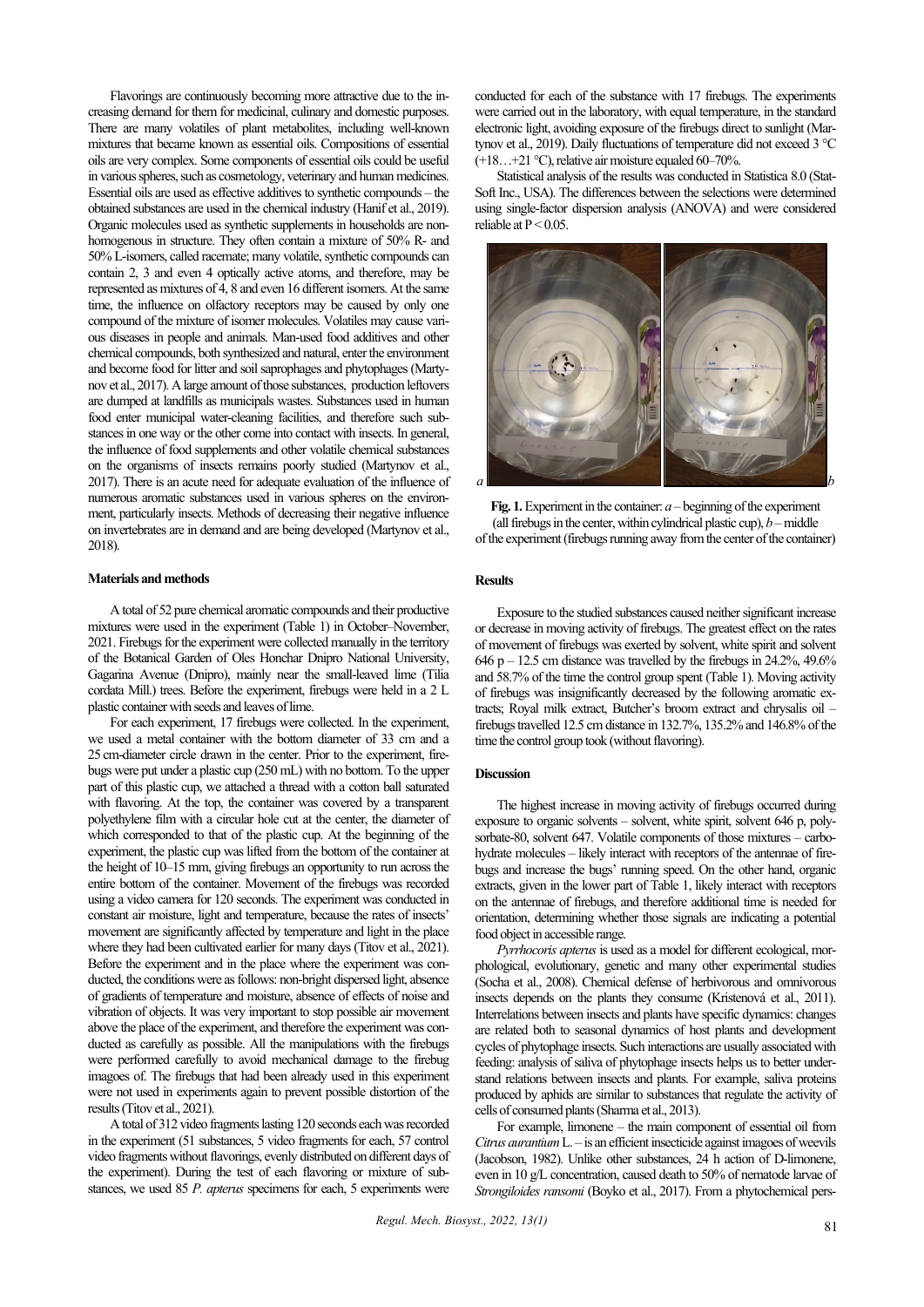pective, plants are producers of chemical substances, while insects are receivers of chemical aromatic signals (Stanley et al., 2020). In our experiment, D-limonene only caused slight (up to 128.7% compared with the control group) statistically insignificant increase in time it took for the insects to travel the distance. That is, this substance displayed neither fumigant (lethal) nor repellent activities toward firebugs, since it did not increase, but even slowed the migration of insects to the source of smell.

#### **Table 1**

Changes in moving activity of firebugs *P. apterus* under the influence of various chemical substances and their mixtures ( $x \pm SD$ ,  $n = 85$ )

| Variants of the experiment         | X    | SD   | Compared with     |
|------------------------------------|------|------|-------------------|
|                                    |      |      | the control, $\%$ |
| Control                            | 38.5 | 34.0 | 100.0             |
| Sovent                             | 9.3  | 6.0  | 24.2              |
| White spirit                       | 19.1 | 22.1 | 49.6              |
| Solvent 646 p                      | 22.6 | 28.0 | 58.7              |
| Polysorbate-80                     | 23.4 | 28.5 | 60.7              |
| Solvent 647                        | 24.0 | 31.7 | 62.3              |
| Extract of Calendula officinalis   | 26.4 | 29.2 | 68.6              |
| Extact of Quillaja saponaria       | 28.3 | 27.9 | 73.4              |
| Rerosene                           | 28.6 | 30.7 | 74.3              |
| Butyl acetate                      | 30.4 | 30.5 | 79.1              |
| Cyolohexane                        | 31.4 | 30.4 | 81.4              |
| Flower extract of Malva sylvestris | 31.5 | 31.6 | 81.9              |
| Ceramide complex                   | 31.7 | 32.2 | 82.3              |
| Xylene                             | 32.1 | 33.5 | 83.3              |
| Pomegranate extract                | 32.5 | 33.4 | 84.3              |
| Cocamidopropilbetaine              | 33.7 | 34.5 | 87.6              |
| Chitosan                           | 33.8 | 34.8 | 87.7              |
| Horse chestnut extract             | 33.9 | 31.9 | 88.1              |
| Iactic acid                        | 34.7 | 30.7 | 90.1              |
| Mousse babassu                     | 35.1 | 34.0 | 91.0              |
| Sapindus makorossi                 | 36.2 | 32.4 | 93.9              |
| Avobenzone                         | 36.3 | 31.2 | 94.3              |
| Methoxypropane-2-ol                | 36.8 | 33.6 | 95.5              |
| Parsley extract                    | 38.3 | 35.0 | 99.4              |
| Butoxyethanol                      | 39.9 | 35.6 | 103.6             |
| Anisaldehyde                       | 40.2 | 36.3 | 104.3             |
| Honeyquat                          | 41.5 | 36.3 | 107.7             |
| Formic acid                        | 42.4 | 36.9 | 110.2             |
| Farnesol                           | 43.4 | 37.1 | 112.6             |
| Ethyl acetate                      | 43.8 | 38.9 | 113.6             |
| Huile de ricin sulfatec            | 44.1 | 31.3 | 114.4             |
| Gamm-Undecandctone-4-Olde          | 44.6 | 36.9 | 115.9             |
| Citral natnral                     | 45.4 | 37.6 | 117.8             |
| Comelina oil                       | 45.7 | 30.1 | 118.8             |
| Acrylate W2000                     | 46.3 | 33.9 | 120.2             |
| Lenciolal                          | 46.7 | 36.1 | 121.2             |
| Sage extract                       | 47.4 | 36.4 | 123.1             |
| Biogold                            | 47.5 | 37.1 | 123.2             |
| Fruit acids                        | 48.0 | 34.4 | 124.8             |
| Dimengi sulroxide                  | 48.2 | 33.2 | 125.1             |
| Benzal asetate                     | 48.6 | 35.7 | 126.2             |
| Red pepper extract                 | 49.2 | 36.1 | 127.7             |
| Isoamyl acetate                    | 49.3 | 37.0 | 128.0             |
| D-limonene                         | 49.5 | 38.6 | 128.7             |
| Benzaldehyde                       | 49.8 | 36.1 | 129.4             |
| Cucumber extract                   | 50.1 | 34.2 | 130.0             |
| Complex benzoate and sorbate       | 50.2 | 34.0 | 130.3             |
| Silk protein hudrolyzate           | 50.4 | 35.7 | 130.9             |
| Gasoline                           | 50.6 | 38.2 | 131.3             |
| Royal milk extract                 | 51.1 | 35.5 | 132.7             |
| Butcher's broom extract            | 52.0 | 37.1 | 135.2             |
| Chrysalis oil                      | 56.5 | 36.7 | 146.8             |
|                                    |      |      |                   |

*Note*: x –mean time (seconds) firebug needs to leave the 25 cm circle, SD – standard deviation

The main event in production of cedar oils was the establishment of industries in China and Texas. Oil that is being extracted in Texas is likely obtained from *Juniperus chinensis* L. (Pinales, Cupressaceae). In 1986, 420 T of cedar oil, worth 847,000 US dollars, was imported to the USA. At the same time, production of cedar oil allowed the US to export 1 M kg

of it, worth \$5.6 M (Swan, 1989). Small doses of essential oils gradually decrease the survivability potential of insect pest, notably reducing its appetite and oviposition. Many essential oils prepared from herbs exert insecticide activity (Abdel-Sattarab et al., 2010). Farmers have developed various methods of using bamboo, wooden planks, dirt, bricks, cow manure, various parts of plants or plant extracts as natural insecticides during storage of industrial grain (Kabrambam et аl., 2021). Essential oils transmit chemical signals, which allow plants to control and regulate the environment: deter phytophages, attract insects for pollination, inhibit germination of seeds of other species of plants, and compete with various plant species for water and light (Hanif et al., 2019).

Three elements are required for relationship between organisms: an organism that produces a biological signal, the environment through which it is transmitted, and another organism which should somehow receive signal and react to it. Pheromones are chemical substances used for the communication between animals of one species. Despite multiple exceptions, pheromones are a more important way of interaction between insects of one species than eyesight and hearing. Pheromones that are a stimulus for a receiving individual cause immediate response and are called "releaser pheromones" (Shorey, 1973). Exocrine glands produce biological compounds onto the surface of an insect's body, which serve for defensive purposes, as repellents, or attractants. An example of attractant is pheromones that are a complex mixture of chemical substances (Cerkowniak et аl., 2015). The main physiological roles of odorant glands in *P. apterus* are storing and emitting volatile substances with a strong odour as a defense against predators (Brian, 1979).

In an experiment, the destructive effect of four alcohols was compared, produced separately or as various combinations; synthetic pheromone (B)-trans-pityol was used in all experiments, because the previous work (Pierce et al., 1995) had revealed that it is as effective at luring insects into traps as insect-produced (c)-trans-pityol (Groot et al., 1999). Understanding dynamics of interaction between insects and plants promotes understanding about various aspects of relationships between plantconsuming insects and their host plants (Sharma et al., 2013).

Working with volatiles from green leaves demonstrated that they disrupt aggregation of several species of bark beetles. Using synthetic pesticides against insect pests has led to the emergence of pesticide-resistant insects, severe pollution of the environment, negative impact on natural enemies of phytophages (parasites, predators), leading to ecological imbalance in ratio of predators to their prey, and poses a threat to human health. Therefore, ecologically pure alternative strategies of combating insect pests are a priority of further innovative activity in the sphere of protecting plants in agriculture and forestry (Gopalakrishnan et аl., 2014).

#### **Conclusion**

The problem of the effects exerted by aromatic compounds on insects has recently become more relevant, which is first of all related to the increasing amounts of production of chemical food additives, broad use of carbohydrates for domestic purposes, use of essential oils in cosmetics. The problem of utilization of domestic wastes also plays an important role in environmental pollution of urban agglomerations. All of this causes uncontrolled environmental pollution by aromatic compounds of various chemical composition. Their effects on various insect groups, particularly on *P. apterus*, remain completely unstudied. We do not fully understand the possible consequences of the broad spread of aromatic compounds for fauna of urban invertebrates.

In our laboratory experiment, we evaluated influence of 51 aromatic compounds and their mixtures on *P. apterus*. Exposed to the studied substances, *P. apterus* was seen to have no significant increase or decrease in moving activity. The most significant increase in the rates of movement of firebugs was exerted by solvent, white spirit and solvent  $646$  p – to travel 12.5 cm-distance, the firebugs spent 24.2%, 49.6% and 58.7% of the time the control group had spent. Movement activity of firebugs was insignificantly decreased by the aromatic extracts Royаl milk extract, Butcher's broom extract and chrysalis oil – to travel 12.5 cm distance, it took firebugs 132.7%, 135.2% and 146.8% of the time taken by the control group. Such results confirmed our hypothesis that aromatic compounds have a weak effect on *P. apterus*. This species of insect dominates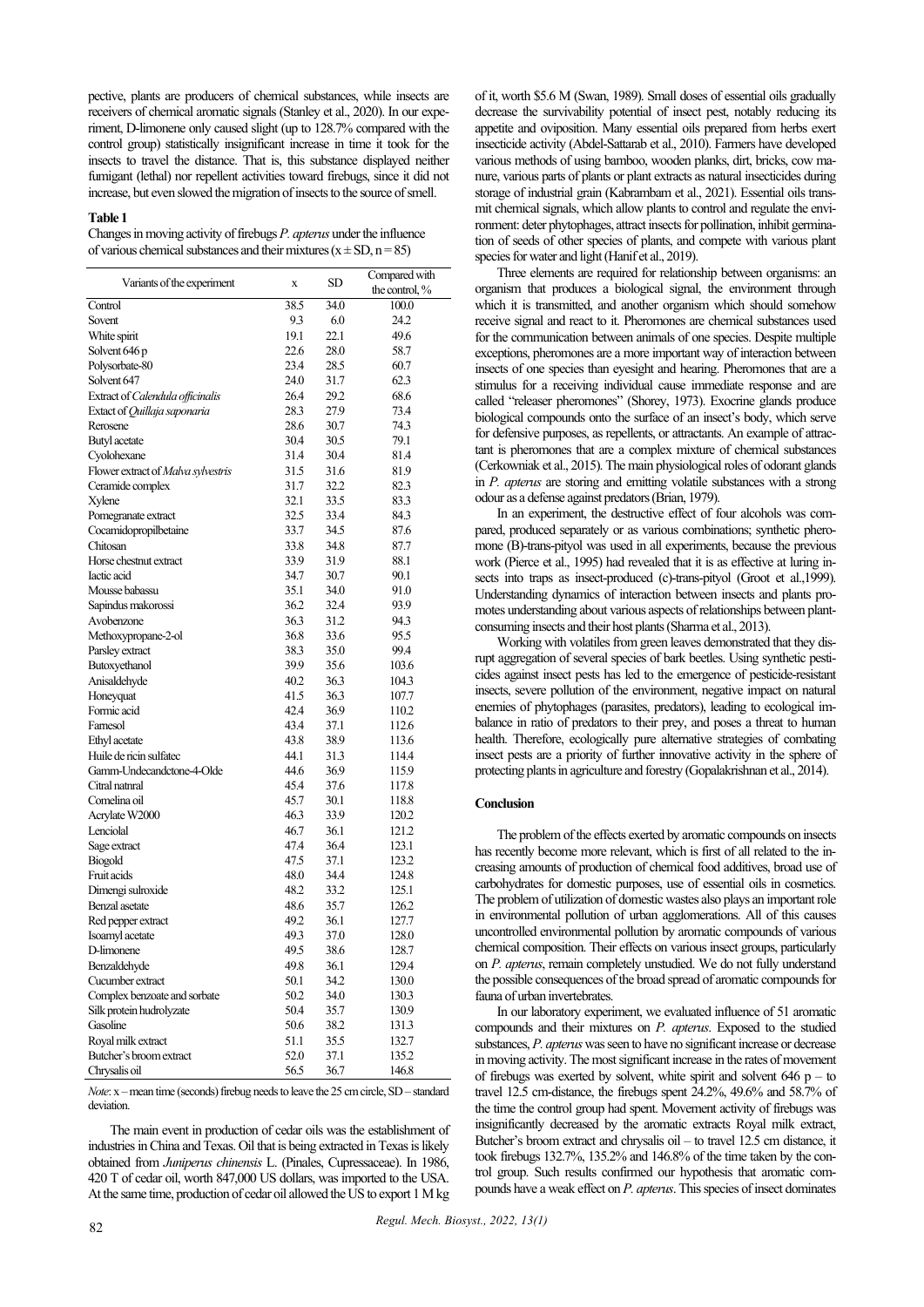in the conditions of industrial pollution, near human homes. This is likely related to the poor reaction of *P. apterus*to aromatic compounds and their mixtures, used by people.

The research "Ecological evaluations of flavorings as attractants and repellents for invertebrates important in agriculture and forestry" was supported by the Ministry of Education and Science of Ukraine No. 0122U001225.

#### **References**

- [Abdel-Sattar, E., Zaitoun, A. A., Farag, M.](http://doi.org/10.1080/14786410802346223) A., El Gayed, S. H., & Harraz, F. M. H. [\(2009\). Chemical composition, insecticidal and insect repellent activity of](http://doi.org/10.1080/14786410802346223) *Schinus molle* [L. leaf and fruit essential oils against](http://doi.org/10.1080/14786410802346223) *Trogoderma granarium* and *Tribolium castaneum*[. Natural Product Research, 24, 226–235.](http://doi.org/10.1080/14786410802346223)
- [Beck, S. D., & Reese, J. C. \(1976\). Insect-plant interactions: Nutrition and metabo](http://doi.org/10.1007/978-1-4684-2646-5_2)[lism. In: Wallace, J. W., & Mansell, R. L. \(Eds.\). Biochemical interaction bet](http://doi.org/10.1007/978-1-4684-2646-5_2)[ween plants and insects. Recent Advances in Phytochemistry. Springer, Boston.](http://doi.org/10.1007/978-1-4684-2646-5_2)  Vol. 10. P. 41–92.
- [Berkoff, C. E. \(1971\). Insect hormones and insect control, or, sex and the single](http://doi.org/10.1021/ed048p577)  *Pyrrhocoris apterus*[. Journal of Chemical Education, 48\(9\), 577–581.](http://doi.org/10.1021/ed048p577)
- [Boyko, A. A., & Brygadyrenko, V. V. \(2016\). Influence of water infusion of medi](http://doi.org/10.15421/011670)cinal plants on larvae of *Strongyloides papillosus*[\(Nematoda, Strongyloididae\).](http://doi.org/10.15421/011670)  [Visnyk of Dnipropetrovsk University,Biology, Ecology, 24\(2\), 519–525.](http://doi.org/10.15421/011670)
- [Boyko, A. A., & Brygadyrenko, V. V. \(2017\). Changes in the viability of](http://doi.org/10.15421/021707) *Strongyloides ransomi* [larvae \(Nematoda, Rhabditida\) under the influence of synthetic](http://doi.org/10.15421/021707)  [flavourings. Regulatory Mechanisms in Biosystems, 8\(1\), 36–40.](http://doi.org/10.15421/021707)
- [Boyko, O. O., & Brygadyrenko, V. V. \(2018\). The impact of certain flavourings and](http://doi.org/10.15421/021817)  [preservatives on the survivability of larvae of nematodes of Ruminantia. Regu](http://doi.org/10.15421/021817)[latory Mechanisms in Biosystems, 9\(1\), 118–123.](http://doi.org/10.15421/021817)
- [Boyko, O. O., & Brygadyrenko, V. V. \(2019\). The impact of acids approved for use](http://doi.org/10.2478/helm-2019-0017)  [in foods on the vitality of](http://doi.org/10.2478/helm-2019-0017) *Haemonchus contortus* and *Strongyloides papillosus* [\(Nematoda\) larvae. Helminthologia, 56\(3\), 202–210.](http://doi.org/10.2478/helm-2019-0017)
- [Boyko, O. O., & Brygadyrenko, V. V. \(2020\). The impact of certain flavourings and](http://doi.org/10.15421/022052)  [preservatives on the survivability of eggs of](http://doi.org/10.15421/022052) *Ascaris suum* and *Trichuris suis*. [RegulatoryMechanisms in Biosystems, 11\(2\), 344–348.](http://doi.org/10.15421/022052)
- [Boyko, O., & Brygadyrenko, V. \(2021\). Nematicidal activity of essential oils of](http://doi.org/10.2478/foecol-2021-0005)  [medicinal plants. Folia Oecologica, 48\(1\), 42–48.](http://doi.org/10.2478/foecol-2021-0005)
- [de Groot, P., & MacDonald, L. \(1999\). Green leaf volatiles inhibit response of red](http://doi.org/10.1007/s001140050576)  pine cone beetle *Conophthorus resinosae* [\(Coleoptera: Scolytidae\) to a sex phe](http://doi.org/10.1007/s001140050576)[romone. Naturwissenschaften, 86, 81–85.](http://doi.org/10.1007/s001140050576)
- [Ditrich, T., Janda, V., Vaněčková, H., & Doležel, D. \(2018\). Climatic variation of](http://doi.org/10.3390/insects9040144)  [supercooling point in the linden bug](http://doi.org/10.3390/insects9040144) *Pyrrhocoris apterus*(Heteroptera: Pyrrho[coridae\). Insects, 9, 144.](http://doi.org/10.3390/insects9040144)
- [Dolezel, D., Sauman, I., Kost'ál, V., & Hodkova, M. \(2007\). Photoperiodic and food](http://doi.org/10.1177/0748730407303624)  [signals control expression pattern of the clock gene, period, in the linden bug,](http://doi.org/10.1177/0748730407303624)  *Pyrrhocoris apterus*[. Journal of Biological Rhythms, 22\(4\), 335–342.](http://doi.org/10.1177/0748730407303624)
- Endrestøl, A., & Roth, S. (2020). The firebug *Pyrrhocoris apterus*(Linnaeus, 1758) (Hemiptera, Heteroptera) new to the Norwegian fauna – with an explosive expansion in Northern Europe. Norwegian Journal of Entomology, 67, 81–90.
- [Faly, L. I., Kolombar, T. M., Prokopenko, E. V., Pakhomov, O. Y., & Brygadyren](http://doi.org/10.15421/011705)[ko, V. V. \(2017\). Structure of litter macrofauna communities in poplar planta](http://doi.org/10.15421/011705)[tions in an urban ecosystem in Ukraine. Biosystems Diversity, 25\(1\), 29–38.](http://doi.org/10.15421/011705)
- [Farine, J. P., Bonnard, О., Brossut, R., & Quere, L. E. \(1992\). Chemistry of defensive](http://doi.org/10.1007/BF02751094)  [secretions in nymphs and adults of air bug,](http://doi.org/10.1007/BF02751094) *Pyrrhocoris apterus*L. (Heteroptera, [Pyrrhocoridae\). Journal of Chemical Ecology, 18, 1673–1682.](http://doi.org/10.1007/BF02751094)
- [Frolov, A. O., Malysheva, M. N., Ganyukova, A. I., Yurchenko, V., Kostygov, A. Y.](http://doi.org/10.1016/j.ejop.2016.10.007)  (2017). Life cycle of *Blastocrithidia papi*[sp. n. \(Kinetoplastea, Trypanosomati](http://doi.org/10.1016/j.ejop.2016.10.007)dae) in *Pyrrhocoris apterus* [\(Hemiptera, Pyrrhocoridae\). European Journal of](http://doi.org/10.1016/j.ejop.2016.10.007)  [Protistology, 57, 85–98.](http://doi.org/10.1016/j.ejop.2016.10.007)
- [Ghahari, H., & Moulet, M. \(2013\). An annotated catalog of the Iranian Pyrrhocoridae](http://doi.org/10.11646/zootaxa.3609.3.8)  [\(Hemiptera: Heteroptera: Pentatomomorpha: Pyrrhocoroidea\). Zootaxa,](http://doi.org/10.11646/zootaxa.3609.3.8)  [3609\(3\), 30.](http://doi.org/10.11646/zootaxa.3609.3.8)
- [Gregorovičová, M., & Černíková, A. \(2015\). Reactions of green lizards \(](http://doi.org/10.1016/j.zool.2015.02.001)*Lacerta viridis*[\) to major repellent compounds secreted by](http://doi.org/10.1016/j.zool.2015.02.001) *Graphosoma lineatum*(Hete[roptera: Pentatomidae\). Zoology, 118\(3\), 176–182.](http://doi.org/10.1016/j.zool.2015.02.001)
- [Gyuris, E., Feró, O., Tartally, A., & Barta, Z. \(2011\). Individual behaviour in firebugs](http://doi.org/10.1098/rspb.2010.1326)  (*Pyrrhocoris apterus*[\). Proceedings of the Royal Society B, Biological Sciences,](http://doi.org/10.1098/rspb.2010.1326)  [278\(1705\), 628–633.](http://doi.org/10.1098/rspb.2010.1326)
- [Hanif, M. A., Nisar, S., Khan, G. S., Mushtaq, Z., & Zubair, M. \(2019\). Essential oils.](http://doi.org/10.1007/978-3-030-16546-8_1)  [In: Malik, S. \(Ed.\). Essential oil research. Springer, Cham. Pp. 3–17.](http://doi.org/10.1007/978-3-030-16546-8_1)
- [Hejníková, M., Nouzova, M., Ramirez, C. E., Fernandez-Lima, F., Noriega, F. G., &](http://doi.org/10.1016/j.ibmb.2022.103721)  [Doležel, D. \(2022\). Sexual dimorphism of diapause regulation in the hemipt](http://doi.org/10.1016/j.ibmb.2022.103721)eran bug *Pyrrhocoris apterus*[. Insect Biochemistry and Molecular Biology, 142,](http://doi.org/10.1016/j.ibmb.2022.103721)  [103721.](http://doi.org/10.1016/j.ibmb.2022.103721)
- Hodkova, M., & Okuda, T. (2019). Three kinds of regulatory signals for production of juvenile hormone in females of the linden bug, *Pyrrhocoris apterus*. Journal of Insect Physiology, 113, 17–23.
- [Hodková, M., Okuda, T., & Wagner, R. M. \(2001\). Regulation of corpora allata in](http://doi.org/10.1290/1071-2690(2001)037%3c0560:ROCAIF%3e2.0.CO;2)  females of *Pyrrhocoris apterus* [\(Heteroptera\) \(a mini-review\). In vitro Cellular](http://doi.org/10.1290/1071-2690(2001)037%3c0560:ROCAIF%3e2.0.CO;2)  [and Developmental Biology, Animal, 37\(9\), 560–563.](http://doi.org/10.1290/1071-2690(2001)037%3c0560:ROCAIF%3e2.0.CO;2)
- [Honek, A., & Martinkova, Z. \(2020\). What determines the occurrence of fertilized](http://doi.org/10.14411/eje.2020.036)  [females in hibernating populations of](http://doi.org/10.14411/eje.2020.036) *Pyrrhocoris apterus*(Heteroptera: Pyrrhoco[ridae\) in Central Europe? European Journal of Entomology, 117, 309–314.](http://doi.org/10.14411/eje.2020.036)
- [Honek, A., Martinkova, Z., & Brabec, M. \(2019\). Mating activity of](http://doi.org/10.14411/eje.2019.020) *Pyrrhocoris apterus*[\(Heteroptera: Pyrrhocoridae\) in nature. European Journal of Entomolo](http://doi.org/10.14411/eje.2019.020)[gy, 116, 187–193.](http://doi.org/10.14411/eje.2019.020)
- [Jacobson, M. \(1982\). Plants, insects, and man –](http://doi.org/10.1007/BF02858560) their interrelationships. Economic [Botany, 36, 346–354.](http://doi.org/10.1007/BF02858560)
- [Jedlicka, P., Hrdý, I., Kuldová, J., & Wimmer, Z. \(2007\). The systemic effects of](http://doi.org/10.1002/ps.1435)  [juvenoids on the red firebug](http://doi.org/10.1002/ps.1435) *Pyrrhocoris apterus* and on the pea aphid *Acyrthosiphon pisum* [with data on life table response. Pest Management Science,](http://doi.org/10.1002/ps.1435)  [63\(10\), 1026–1035.](http://doi.org/10.1002/ps.1435)
- [Jeffrey, R. \(1988\). Chemical ecology of the Heteroptera. Annual Review of Ento](http://doi.org/10.1146/annurev.en.33.010188.001235)[mology, 33, 211–238.](http://doi.org/10.1146/annurev.en.33.010188.001235)
- [Kalushkov, P., & Nedvěd, O. \(2000\). Cold hardiness of](http://doi.org/10.14411/eje.2000.027) *Pyrrhocoris apterus*(Hete[roptera: Pyrrhocoridae\) from Central and Southern Europe. European Journal of](http://doi.org/10.14411/eje.2000.027)  [Entomology, 97\(2\), 149–153.](http://doi.org/10.14411/eje.2000.027)
- [Kaniewska, M. M., Vaněčková, H., Doležel, D., & Kotwica](http://doi.org/10.3389/fphys.2020.00242)-Rolinska, J. (2020). [Light and temperature synchronizes locomotor activity in the linden bug,](http://doi.org/10.3389/fphys.2020.00242) *Pyrrhocoris apterus*[. Frontiers in Physiology, 11, 242.](http://doi.org/10.3389/fphys.2020.00242)
- [Kodrík, D., Alquicer, G., & Socha, R. \(2010\). Methoprene modifies adipokinetic](http://doi.org/10.14411/eje.2010.003)  hormone [characteristics in the firebug](http://doi.org/10.14411/eje.2010.003) *Pyrrhocoris apterus* (Heteroptera: Pyr[rhocoridae\). European Journal of Entomology, 107\(1\), 33–39.](http://doi.org/10.14411/eje.2010.003)
- [Koštál, V., & Šimek, P. \(2000\). Overwintering strategy in](http://doi.org/10.1016/S0022-1910(00)00056-1) *Pyrrhocoris apterus* [\(Heteroptera\): The relations between life cycle, chill tolerance and physiological](http://doi.org/10.1016/S0022-1910(00)00056-1)  [adjustments. Journal of Insect Physiology, 46\(9\), 1321–1329.](http://doi.org/10.1016/S0022-1910(00)00056-1)
- [Krajicek, J., Havlikova, M., Bursova, M., Ston, M., Cabala, R., Exnerova, A., Stys,](http://doi.org/10.1371/journal.pone.0168827)  [P., & Bosakova, Z. \(2016\). Comparative analysis of volatile defensive secre](http://doi.org/10.1371/journal.pone.0168827)[tions of three species of Pyrrhocoridae \(Insecta: Heteroptera\) by gas chromato](http://doi.org/10.1371/journal.pone.0168827)[graphy-mass spectrometric method. PloS One, 11\(12\), e0168827.](http://doi.org/10.1371/journal.pone.0168827)
- [Kristenová, M., Exnerová, A., & Štys, P. \(2011\). Seed preferences of](http://doi.org/10.14411/eje.2011.075) *Pyrrhocoris apterus*[\(Heteroptera: Pyrrhocoridae\): Are there specialized trophic populations?](http://doi.org/10.14411/eje.2011.075)  [European Journal of Entomology, 108\(4\), 581–586.](http://doi.org/10.14411/eje.2011.075)
- [Lopatinaelena, E., Kutcherov., D., & Balashov, S. \(2014\). The influence of diet on](http://doi.org/10.1111/phen.12063)  [the duration and thermal sensitivity of development in the linden bug](http://doi.org/10.1111/phen.12063) *Pyrrhocoris apterus* [L. \(Heteroptera: Pyrrhocoridae\). Physiological Entomology, 39,](http://doi.org/10.1111/phen.12063)  [208–221.](http://doi.org/10.1111/phen.12063)
- [Martynov, V. O., & Brygadyrenko, V. V. \(2017\). The influence of synthetic food](http://doi.org/10.15421/011736)  [additives and surfactants on the body weight of larvae of](http://doi.org/10.15421/011736) *Tenebrio molitor*(Co[leoptera, Tenebrionidae\). Biosystems Diversity, 25\(3\), 236–242.](http://doi.org/10.15421/011736)
- [Martynov, V. O., & Brygadyrenko, V. V. \(2018\). The impact of some inorganic](http://doi.org/10.2478/foecol-2018-0003)  [substances on change in body mass of](http://doi.org/10.2478/foecol-2018-0003) *Tenebrio molitor* (Coleoptera, Tenebrio[nidae\) larvae in a laboratory experiment. Folia Oecologica, 45\(1\), 24–32.](http://doi.org/10.2478/foecol-2018-0003)
- [Martynov, V. O., Titov, O. G., Kolombar, T. M., & Brygadyrenko, V. V. \(2019\).](http://doi.org/10.15421/011924)  [Influence of essential oils of plants on the migration activity of](http://doi.org/10.15421/011924) *Tribolium confusum*[\(Coleoptera, Tenebrionidae\). Biosystems Diversity, 27\(2\), 177–185.](http://doi.org/10.15421/011924)
- [Pavis, C., Malosse, C., Ducrot, P. H., & Descoins, C. \(1994\). Dorsal abdominal](http://doi.org/10.1007/BF02033198)  [glands in nymphs of southern green stink bug,](http://doi.org/10.1007/BF02033198) *Nezara viridula* (L.) (Heteropte[ra: Pentatomidae\): Chemistry of secretions of five instars and role of \(E\)-4-oxo-](http://doi.org/10.1007/BF02033198)[2-decenal, compound specific to first instars. Journal of Chemical Ecology,](http://doi.org/10.1007/BF02033198)  [20\(9\), 2213–2227.](http://doi.org/10.1007/BF02033198)
- [Prokopová, M., Veselý, P., Fuchs, R., & Zrzavý, J. \(2010\). The role of size and](http://doi.org/10.1111/j.1095-8312.2010.01463.x)  [colour pattern in protection of developmental stages of the red firebug \(](http://doi.org/10.1111/j.1095-8312.2010.01463.x)*Pyrrhocoris apterus*[\) against avian predators. Biological Journal of the Linnean Socie](http://doi.org/10.1111/j.1095-8312.2010.01463.x)[ty, 100\(4\), 890–898.](http://doi.org/10.1111/j.1095-8312.2010.01463.x)
- [Rozsypal, J., & Košťál, V. \(2018\). Supercooling and freezing as eco](http://doi.org/10.1016/j.jinsphys.2018.10.006)-physiological [alternatives rather than mutually exclusive strategies: A case study in](http://doi.org/10.1016/j.jinsphys.2018.10.006) *Pyrrhocoris apterus*[. Journal of Insect Physiology, 111, 53–62.](http://doi.org/10.1016/j.jinsphys.2018.10.006)
- [Schmuck, R. \(1995\). Adaptive value of aggregation behavior in the fire bug](http://doi.org/10.1127/entom.gen/19/1995/143) *Pyrrhocoris apterus* [\(Heteroptera: Pyrrhocoridae\). Entomologia Generalis,](http://doi.org/10.1127/entom.gen/19/1995/143)  [19\(3\), 143–156.](http://doi.org/10.1127/entom.gen/19/1995/143)
- [Sharma, A., Khan, A., Subrahmanyam, S., Raman, A., Taylor, G., & Fletcher, M.](http://doi.org/10.1017/S0007485313000618)  [\(2014\). Salivary proteins of plant-feeding hemipteroids –](http://doi.org/10.1017/S0007485313000618) implication in phyto[phagy. Bulletin of Entomological Research, 104\(2\), 117–136.](http://doi.org/10.1017/S0007485313000618)
- [Shorey, H. H. \(1973\). Behavioral responses to insect pheromones 6052. Annual](http://doi.org/10.1146/annurev.en.18.010173.002025)  [Review of Entomology, 18, 349–380.](http://doi.org/10.1146/annurev.en.18.010173.002025)
- [Singh, K. D., Mobolade, A. J., Bharali, R., Sahoo, D., & Rajashekar, Y. \(2021\). Main](http://doi.org/10.1016/j.jafr.2021.100127)  [plant volatiles as stored grain pest management approach: A review. Journal of](http://doi.org/10.1016/j.jafr.2021.100127)  [Agriculture and Food Research, 4, 100127.](http://doi.org/10.1016/j.jafr.2021.100127)
- [Sláma, K., & Lukáš, J. \(2016\). Hypermetabolic conversion of plant oil into water:](http://doi.org/10.4137/IJIS.S40566)  [Endothermic biochemical process stimulated by juvenile hormone in the Euro-](http://doi.org/10.4137/IJIS.S40566)